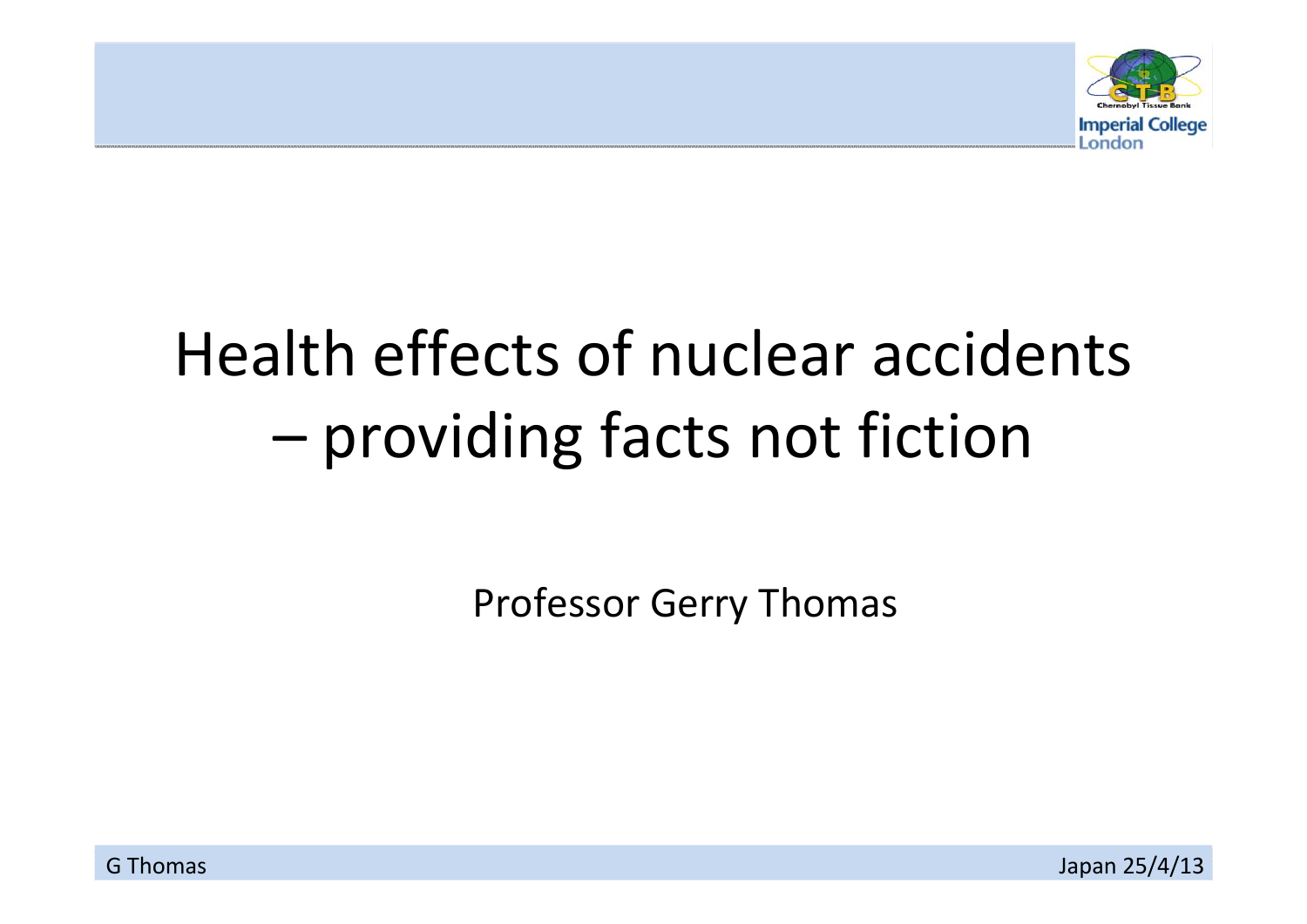

- Effect of any toxic substance depends on the amount received by the body's tissues
- We have developed very sensitive methods for detecting radiation
- Just because we can measure radiation does not necessarily mean that it is dangerous
- We live in <sup>a</sup> world that is full of natural radiation – yet our species thrives. **Therefore we must have developed mechanisms to cope with the biological effects of radiation**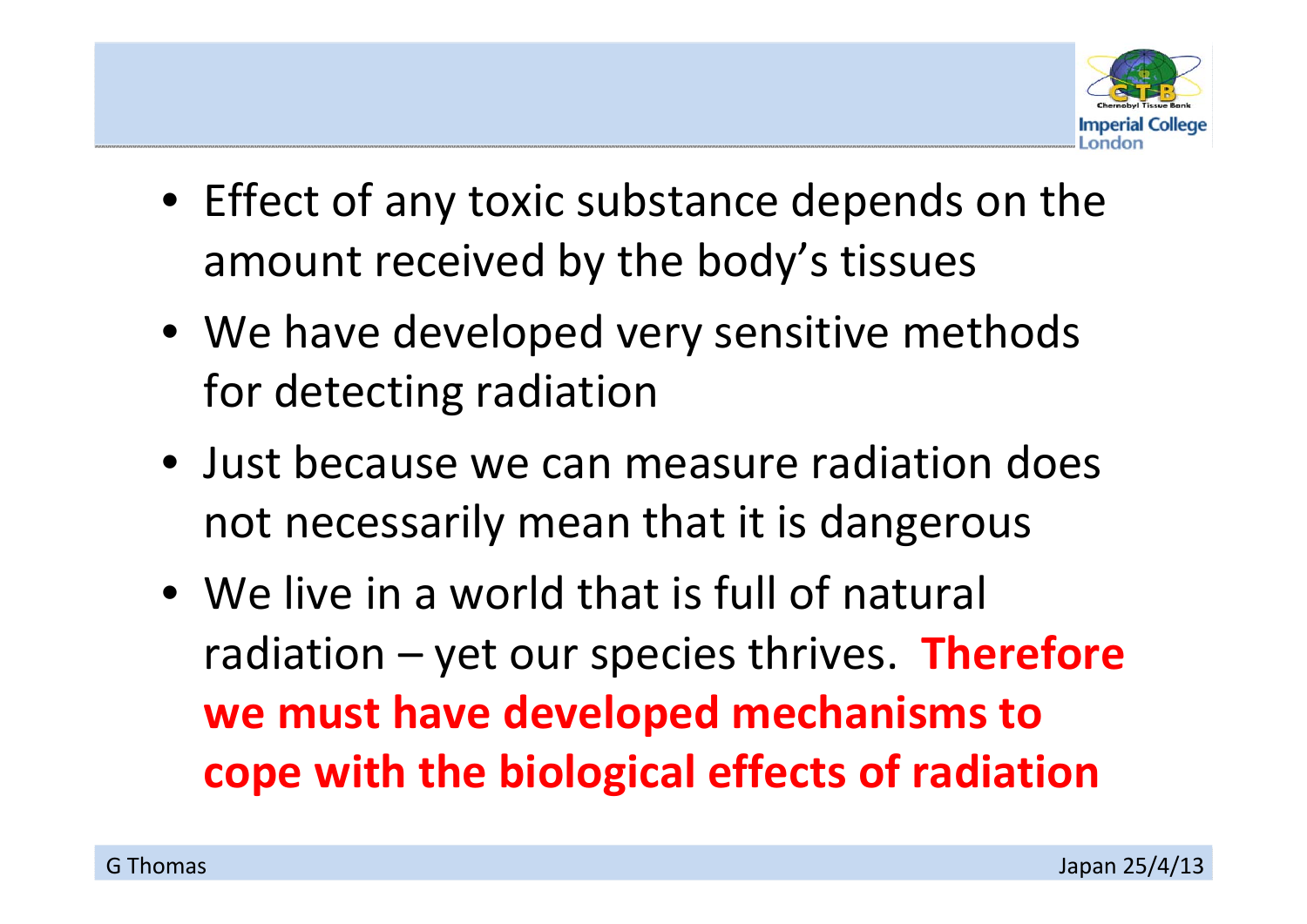# Where does our background radiation come from?





Fallout/nuclear discharges – A-bombs, nuclear accidents e.g. Chernobyl and Fukushima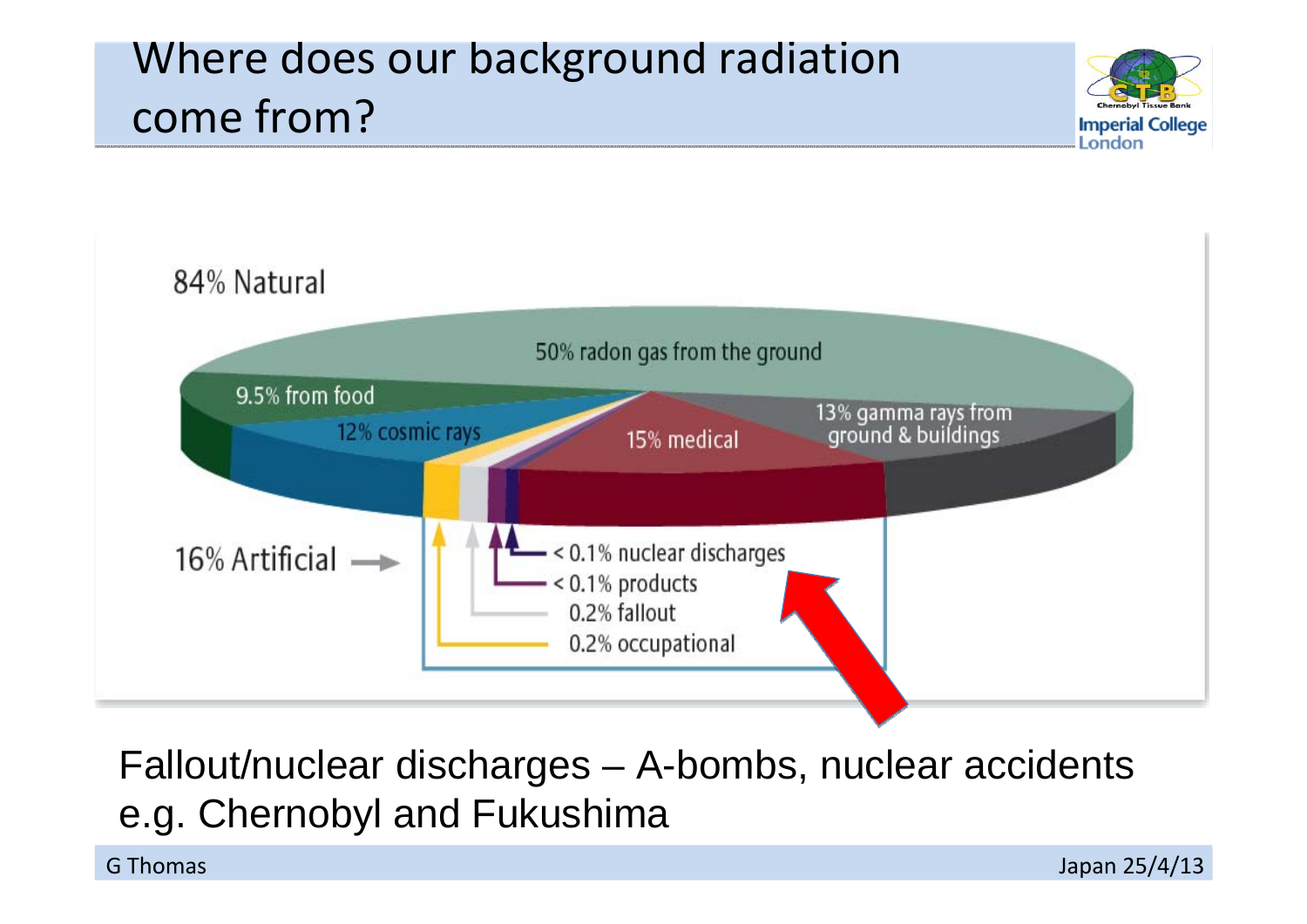#### Relative radiation doses



| <b>Source of Exposure</b>                         | <b>Dose</b>       |
|---------------------------------------------------|-------------------|
| Dental X-ray                                      | 0.005mSv          |
| 135g of Brazil Nuts                               | 0.005mSv          |
| Chest X-ray                                       | $0.02$ mSv        |
| Transatlantic flight                              | $0.07$ mSv        |
| Nuclear Power station worker, average annual dose | $0.18$ mSv        |
| UK average annual radon dose                      | $1.3$ m $Sv$      |
| CT scan of the head                               | $1.4$ m $Sv$      |
| UK average annual dose                            | $2.7$ mSv         |
| CT scan of the chest                              | $6.6$ mSv         |
| <b>Whole body CT scan</b>                         | $10$ mS $v$       |
| Annual limit for nuclear radiation workers        | 20 <sub>mSv</sub> |
| Level at which increased cancer incidence seen    | 100mSv            |
| LD50 (within a month of exposure)                 | 5000mSv           |

http://www.hpa.org.uk/Topics/Radiation/UnderstandingRadiation/UnderstandingRad iationTopics/DoseComparisonsForIonisingRadiation/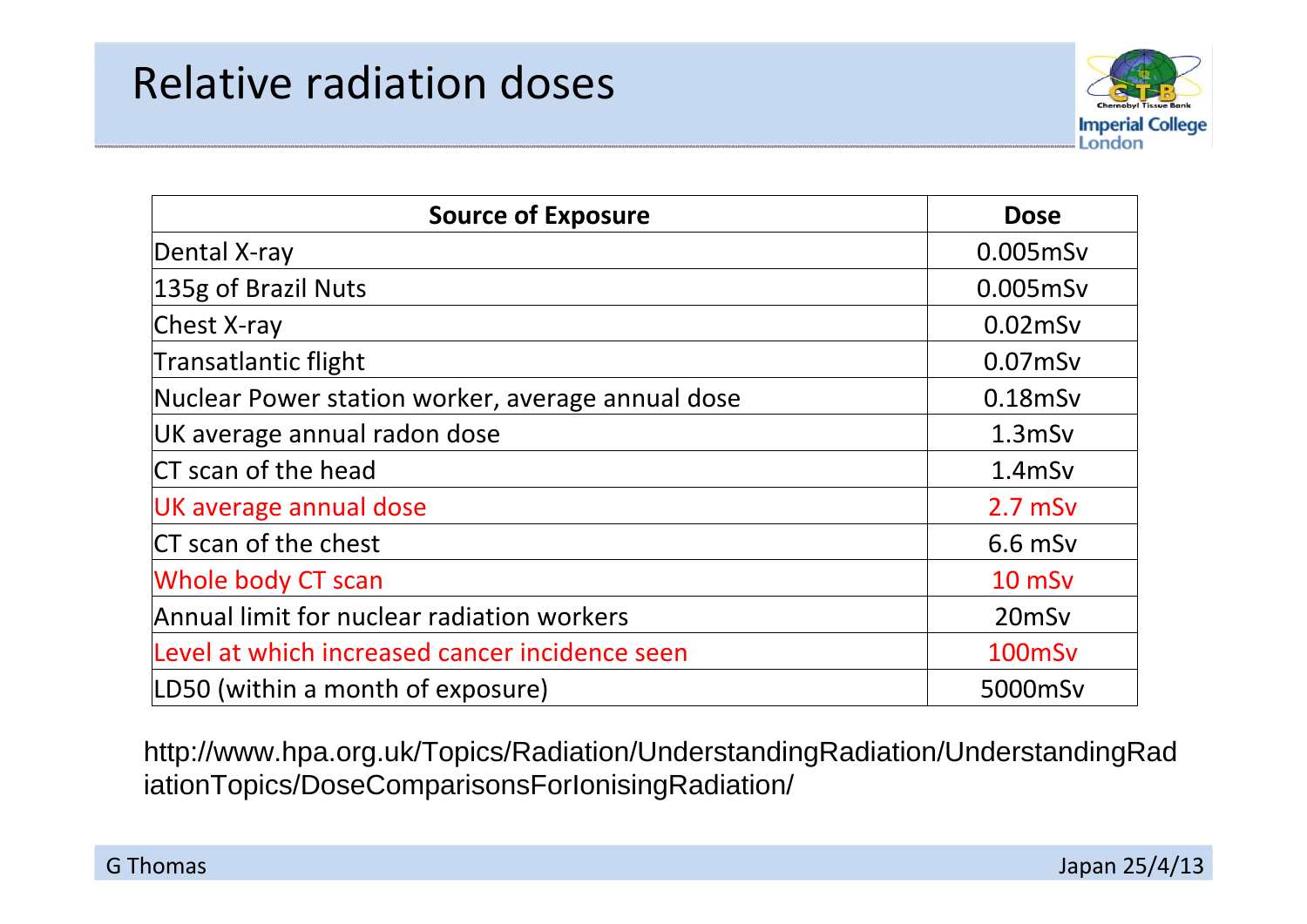#### Facts about radiation – types of radiation







**G** Thomas

Japan 25/4/13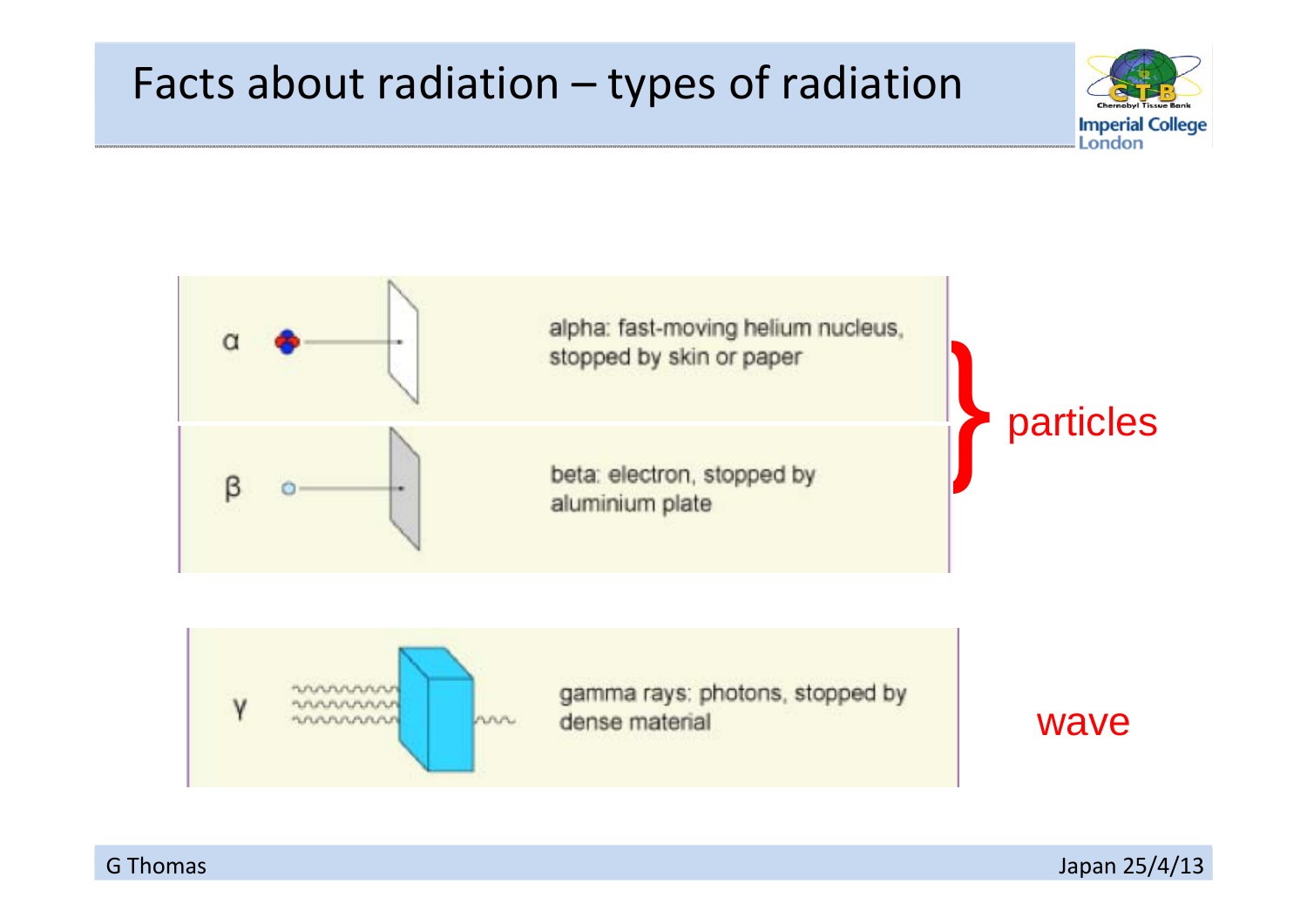

- For radiation to cause damage to cells, it must come into contact with them.
- Mechanism of contact depends on type of radiation – wave ( $\gamma$ , X-ray) or particulate ( $\alpha$ ,  $\beta$ ).
- Radiation exposure can come from outside of your body  $(y)$  or inside  $(\alpha, \beta)$ , if you breathe in or eat radioactive particles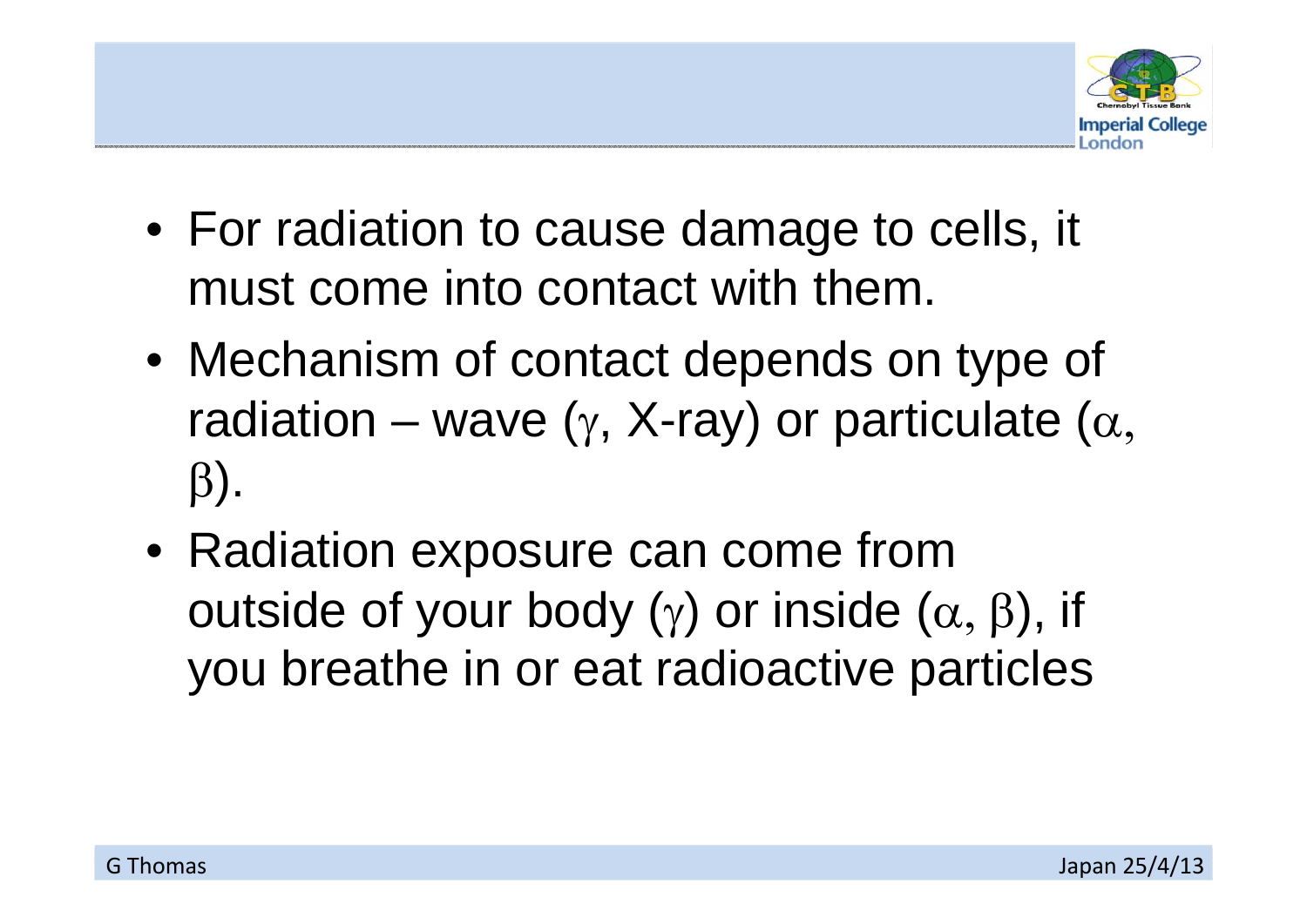



Biological effect of radiation depends on the amount of time the radioactive isotope stays in the body (biological half-life) and the frequency with which the isotope emits radiation (physical half-life)

- • Long physical half-life, short biological half-life – little effect
- Short physical half-life, long biological half-life big problem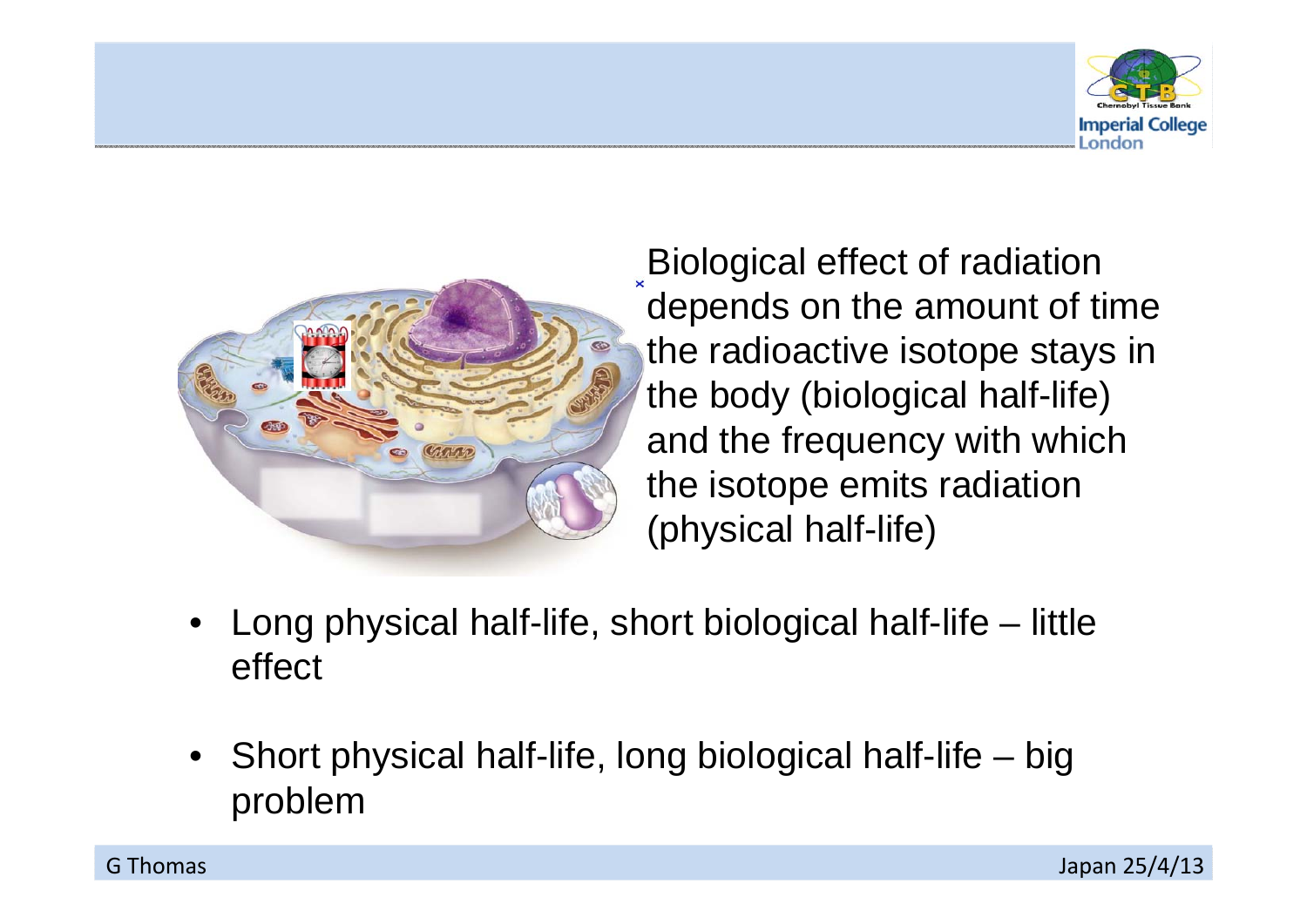

- Atomic bomb (Hiroshima and Nagasaki)
	- – large population exposed to high dose radiation close to explosion site
	- low doses to population further away
	- –mainly gamma, but some  $\alpha$  and  $\beta$
- Chernobyl accident
	- Large dose to small numbers of people
	- –Low dose to majority of population
	- Mainly  $\beta$  from isotopes of iodine and caesium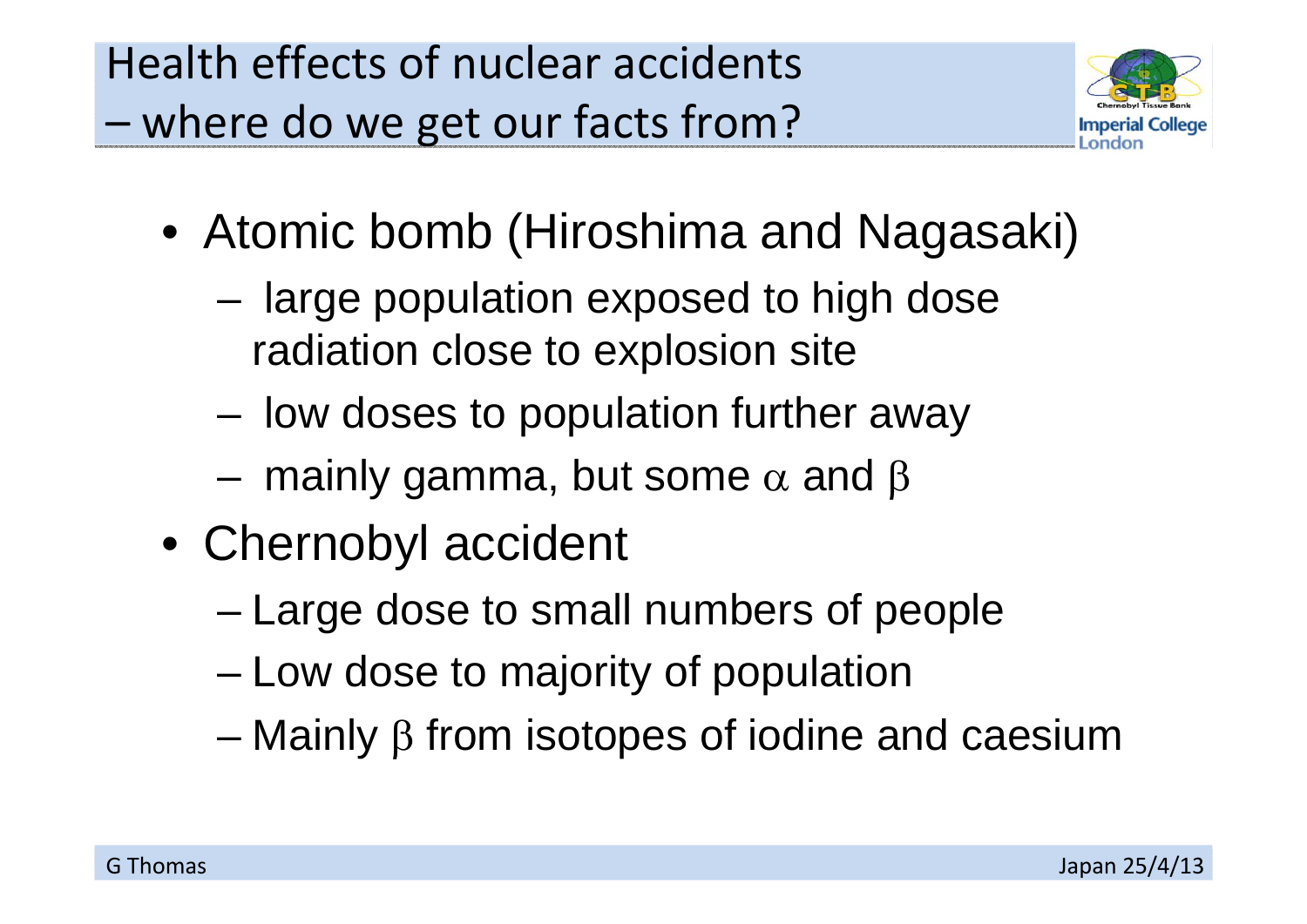

- Many people (120,000) were killed by the heat energy from the A-bombs
- Some people received very high doses of radiation and died of radiation sickness (20,000) within a few weeks
- Most people were exposed to smaller amounts of radiation.
- Radiation has resulted in 5% more cancers over 70 years
- No health effects for many people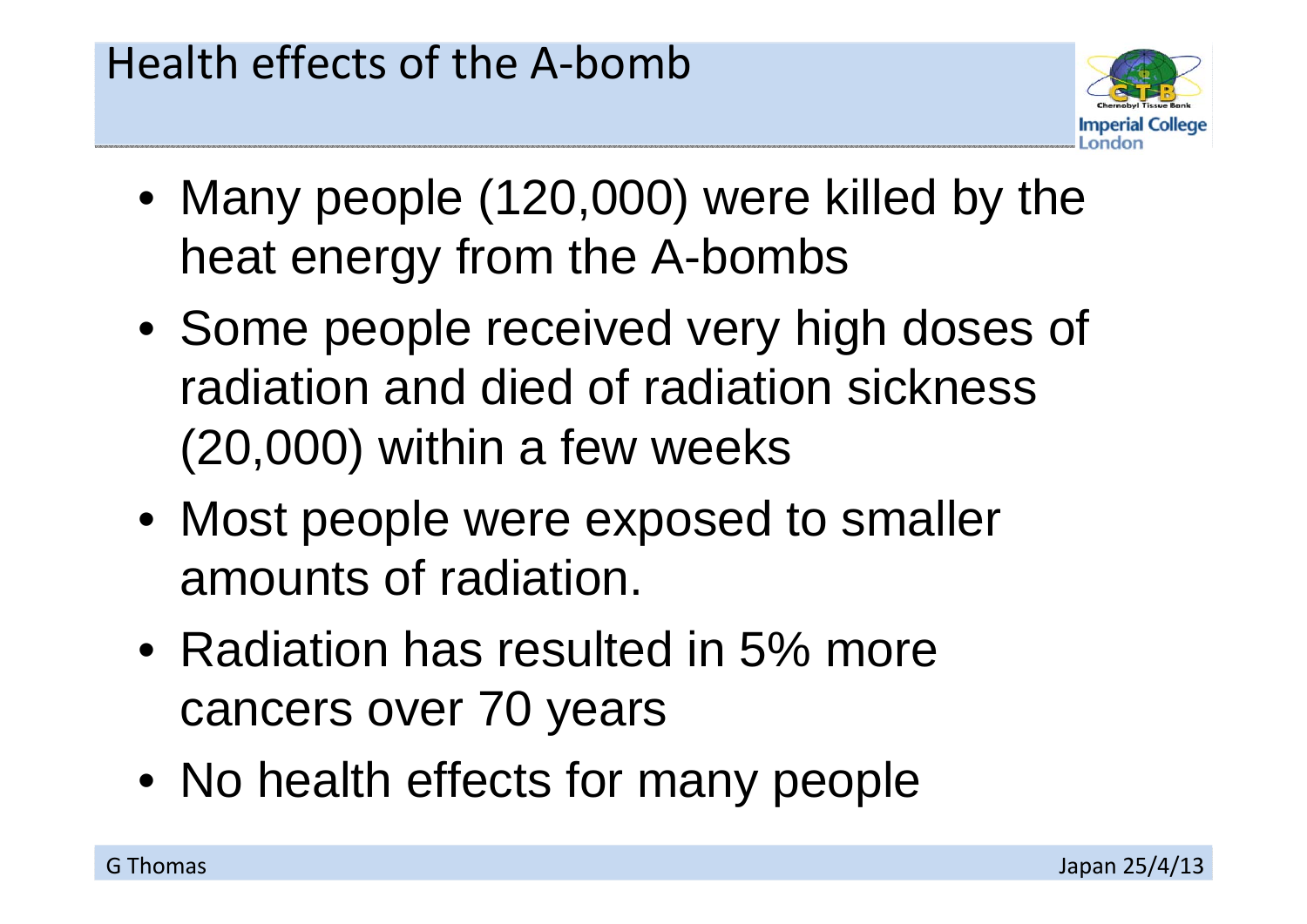## Health effects from Chernobyl



- Explosion and fire in reactor number 4
- Large amount of 131-I and 137-Cs released
- 131-I has a half-life of 8 days and 137-Cs of 30 years
- 3 people died in the explosion
- 28 firemen were exposed to large amounts of radiation and died of radiation sickness within a few months
- 10 million children in Belarus, Ukraine and Russia exposed to radioactive fallout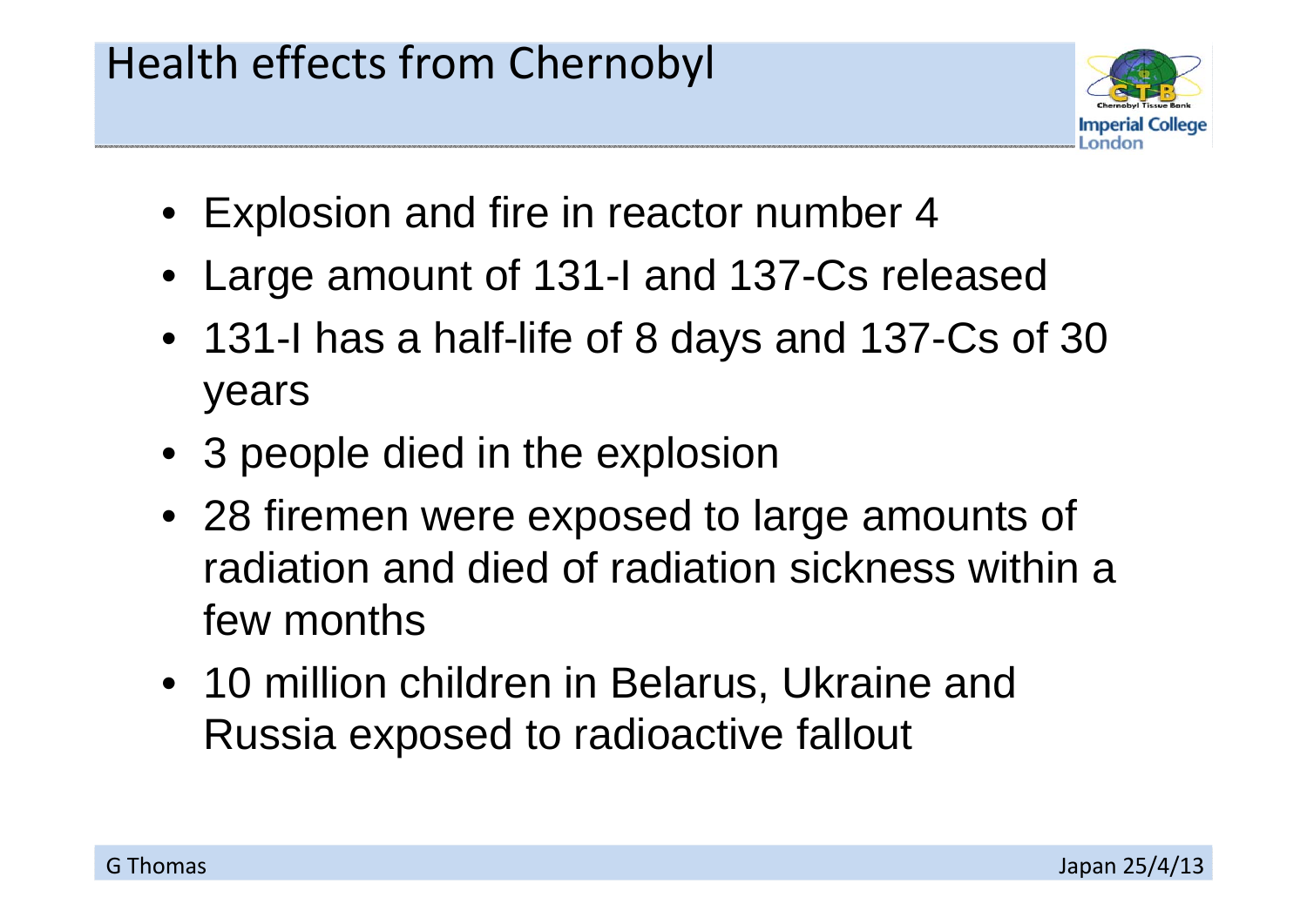

Two types of health effects of radiation:

•Deterministic – effect is certain under specific conditions e.g. high dose/ARS

•Stochastic – may or may not occur. Difficult to predict on an individual level but effects seen at a population level e.g. cancer after radiation exposure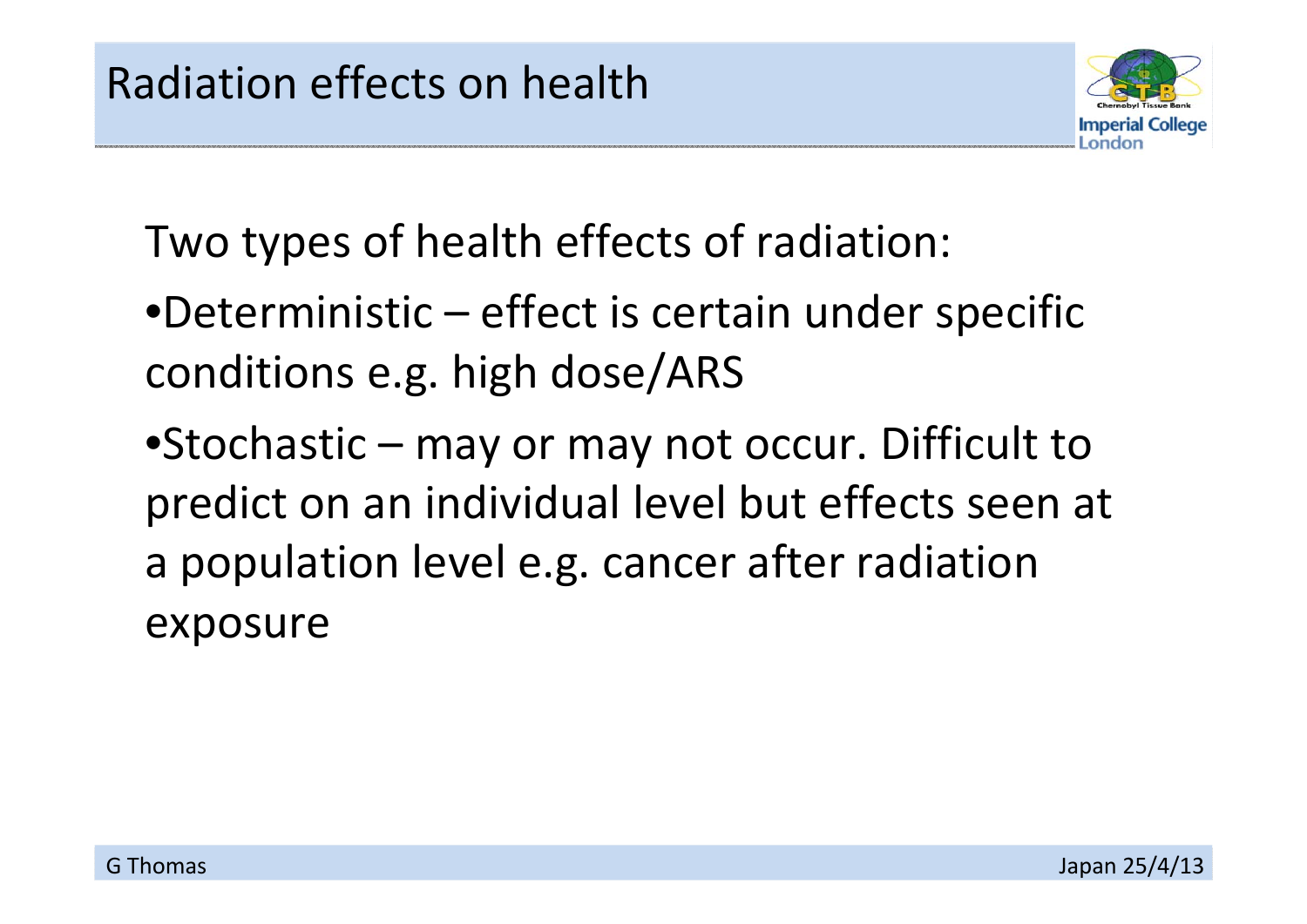## Chernobyl ‐ deterministic



- 134 cases of ARS, 28 fatalities.
- 19 further deaths up to 2006 but none thought to be related to radiation.
- **•** Increased incidence of cataracts in those with highest doses

#### 14 normal, healthy children born to ARS survivors within 5 years of the accident

www.unscear.org/docs/reports/2008/11-80076 Report 2008 Annex D.pdf

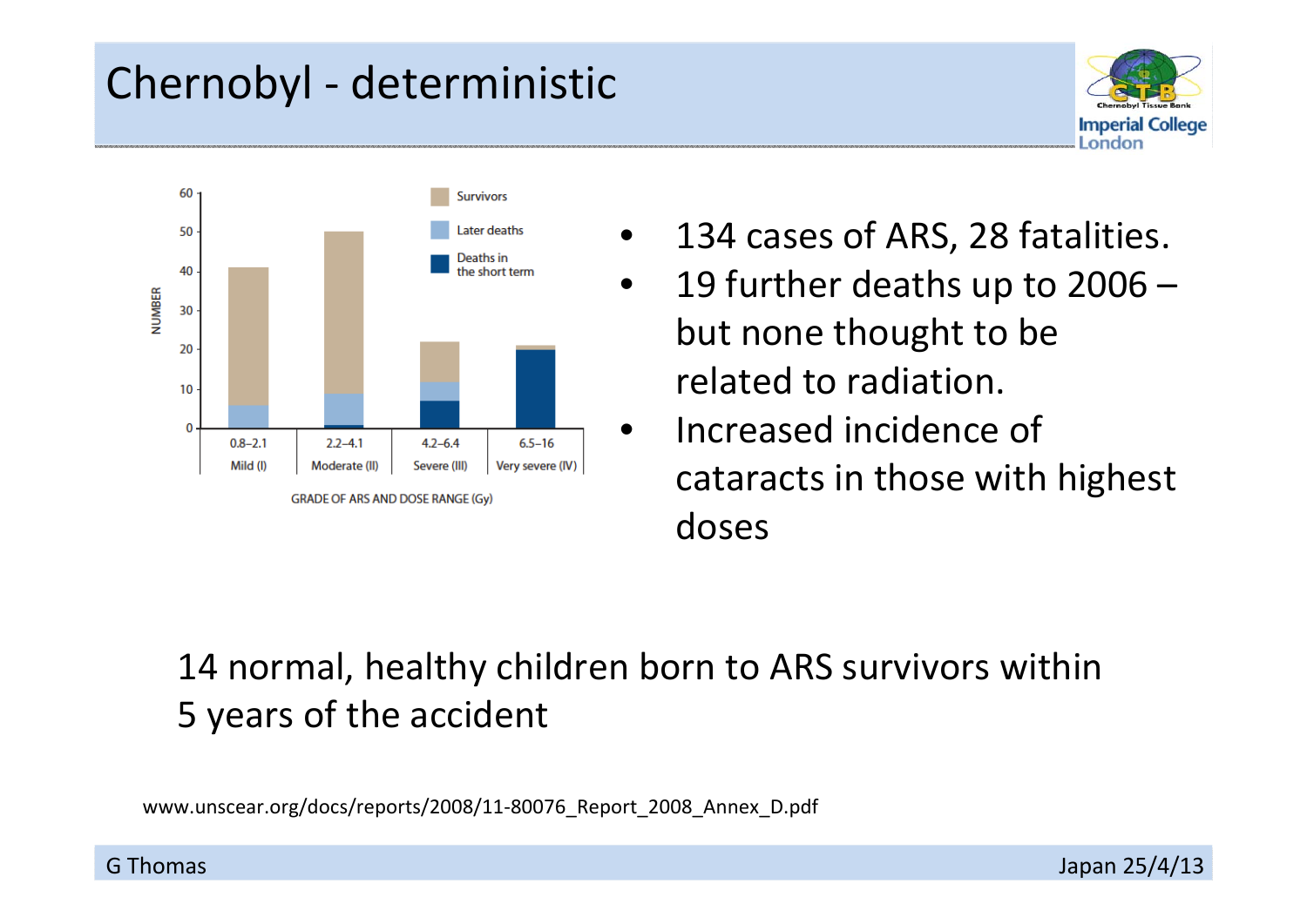# Chernobyl – population radiation doses



- Evacuees thyroid dose 500mGy
- Not evacuated but resident in contaminated areas ‐ thyroid doses 100mGy
- Whole body doses to 6M residents <sup>=</sup> 9mSv –80% of lifetime dose delivered by 2005
- 150,000 people living in most contaminated areas – 50mSv over 20 years (natural radiation average 1‐2 mSv per year)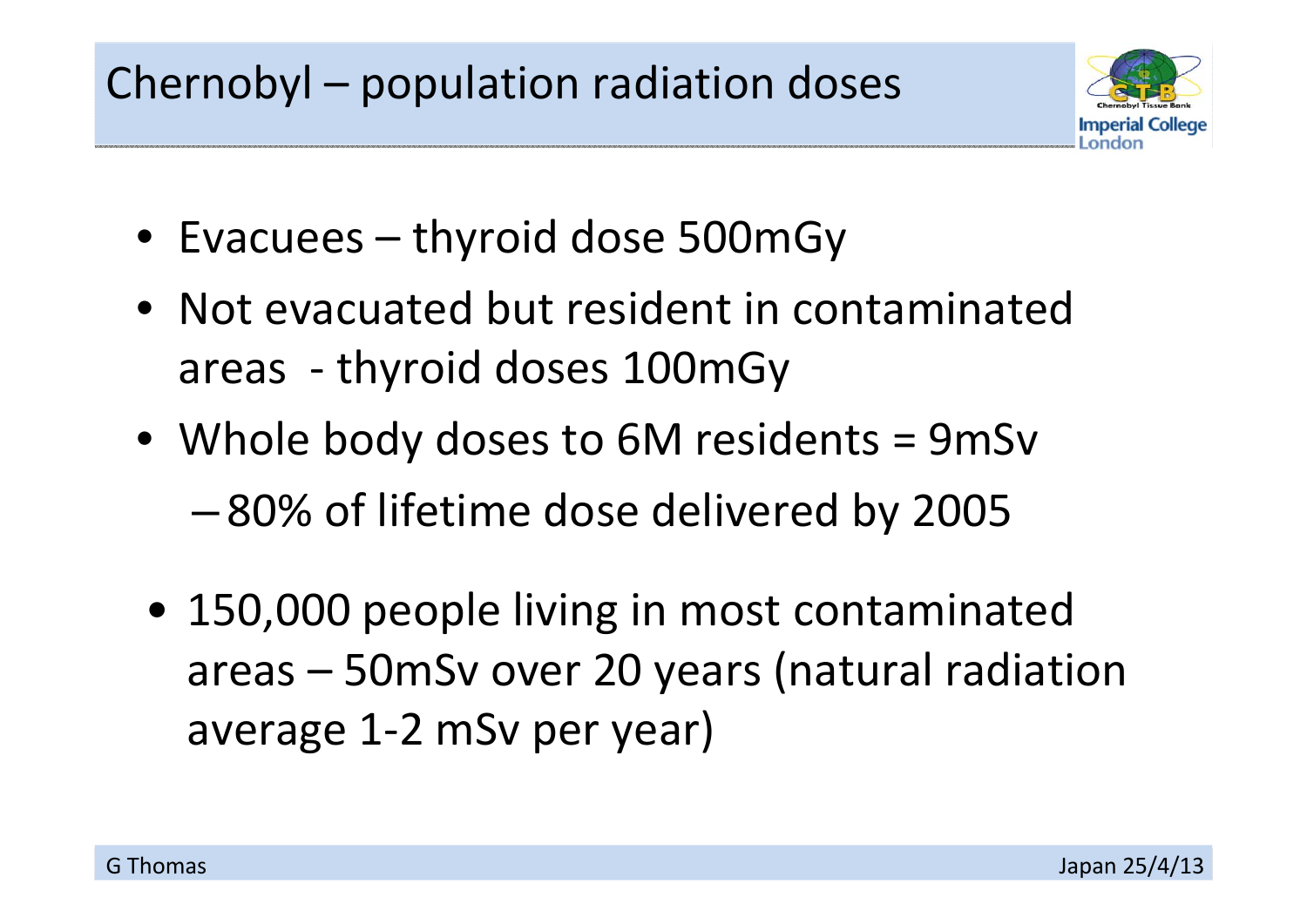## Chernobyl – health effects



- Consequences of exposure to radiation depend on the dose of radiation you are exposed to, and the type of radiation
- 131-I concentrates in the thyroid and is bound there – short physical half-life, long biological half-life
- Child's thyroid is small, and drink a lot of milk higher dose than adults
- Child's thyroid still growing higher risk of damage to cells, increases cancer risk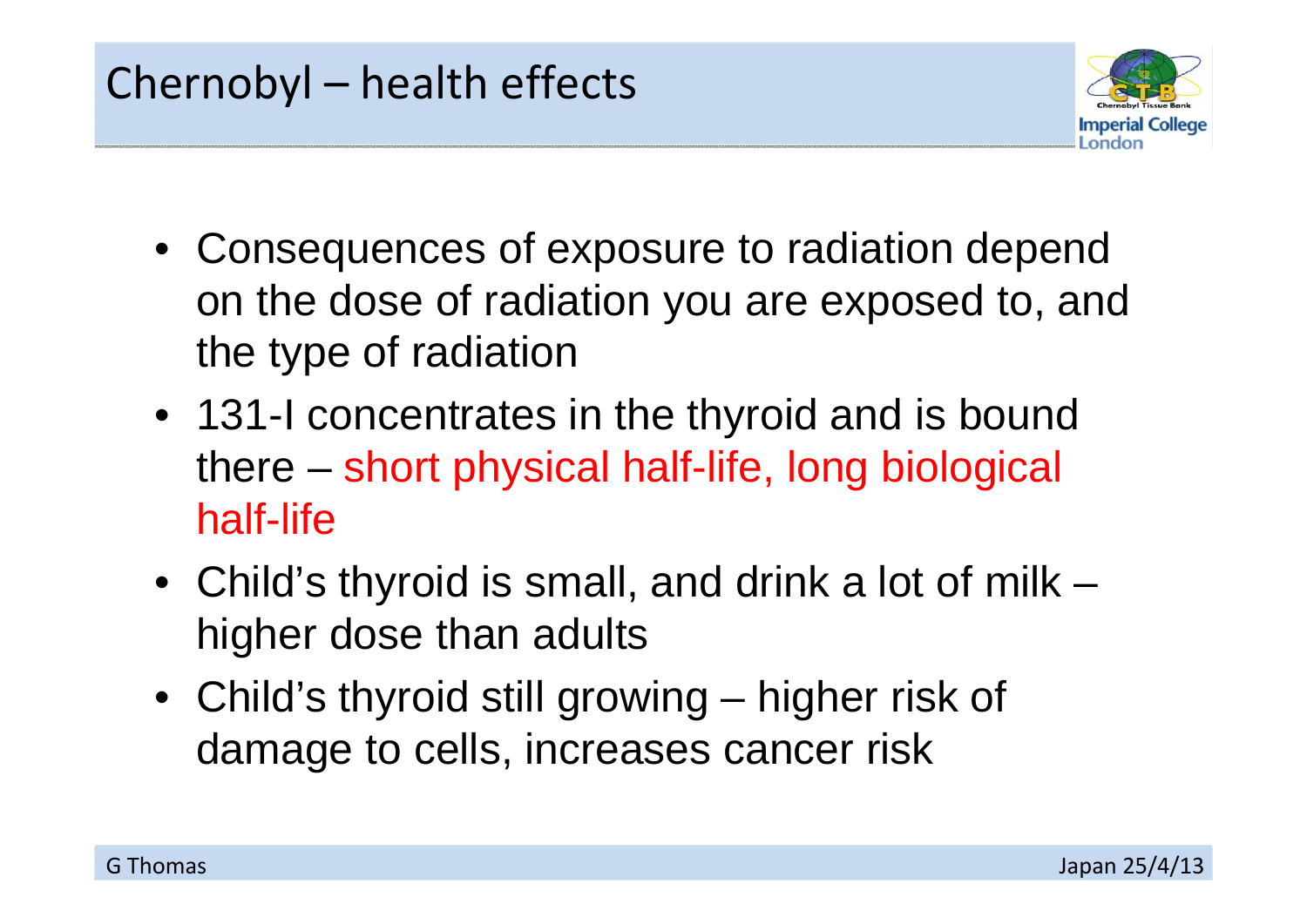

- The only cancer to be increased is thyroid cancer in those who were young at exposure
- Thyroid cancer easy to treat and low death rate  $(estimated16,000$  cancers in 50 years = 160 deaths)
- Thyroid cancer incidence falls back to normal in those born after radiation had gone
- Unlikely to see rises in other cancers 137-Cs does not concentrate in the body, dose for most people less than one CT scan

Long physical half-life, short biological half-life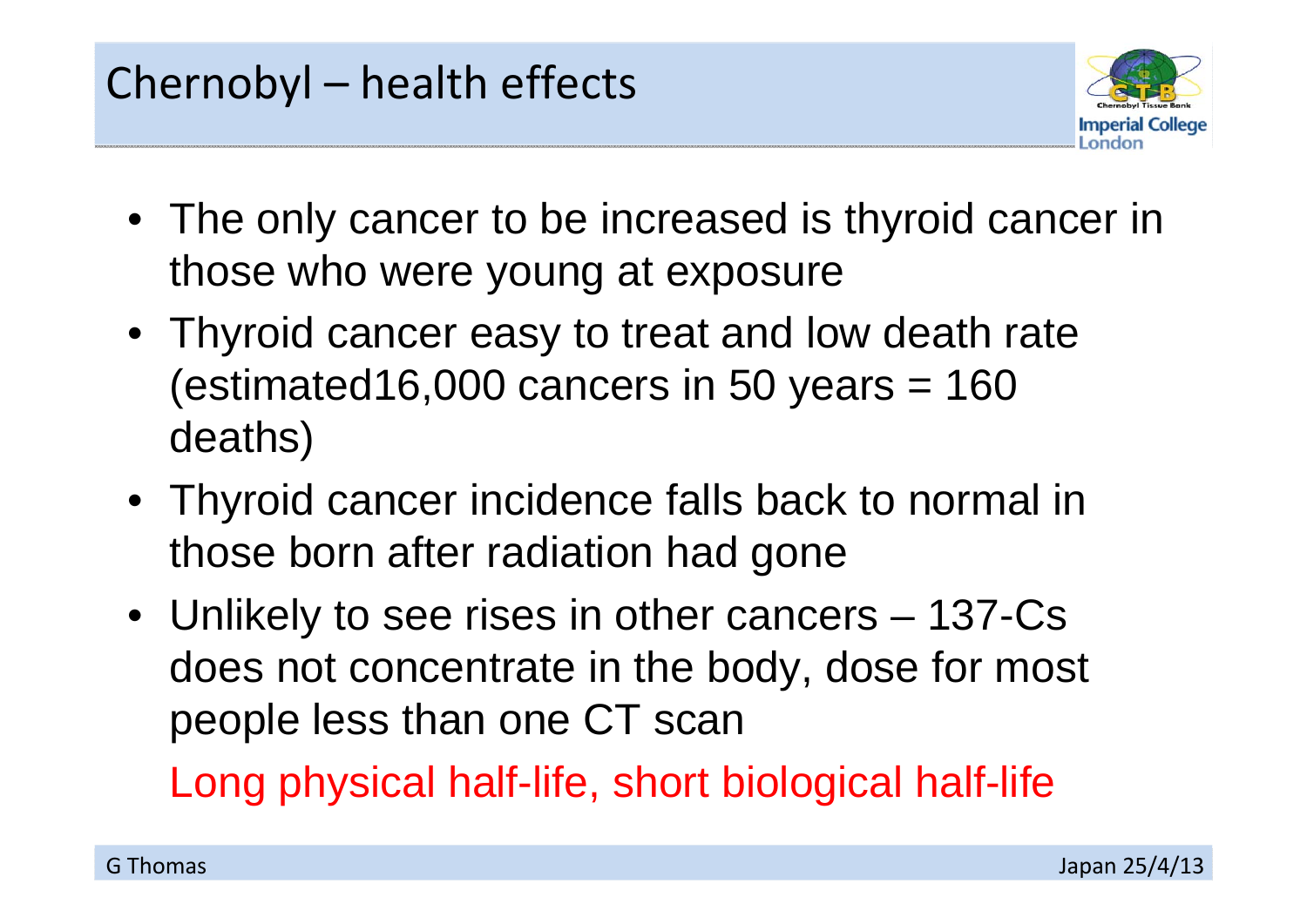## Chernobyl 25 years on



- 28 from ARS
- 15 deaths from thyroid cancer in 25 years
- 1% death rate overall predicted for thyroid cancer. Predicted total death rate thus far approx 60
- – No (scientific) evidence of increased thyroid cancer outside 3 republics
- – No effect on fertility, malformations or infant mortality
- – No conclusion on adverse pregnancy outcomes or still births
- – $-$  Heritable effects not seen and very unlikely at these doses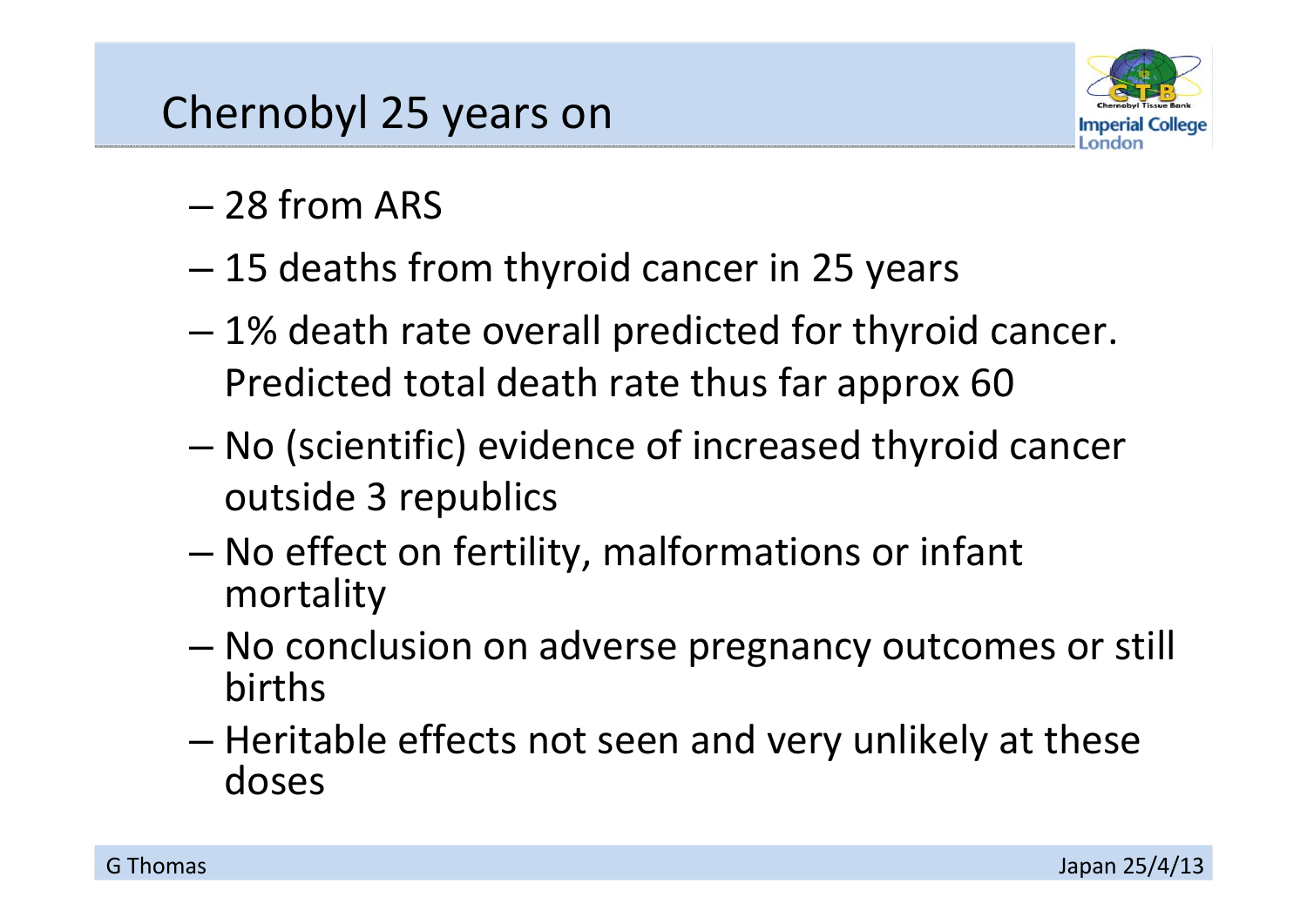#### Chernobyl vs Fukushima

- Move population away from source
- Limit inhalation by staying inside and keeping windows and doors shut
- Stop ingestion of contaminated foodstuffs
- Block uptake of radionuclides (e.g. stable iodine prophylaxis)



 $\overline{\blacktriangledown}$ 

 $\blacktriangledown$ 



**?**



 $\blacktriangledown$ 

 $|\boldsymbol{\mathsf{x}}|$ 

IХ

IХ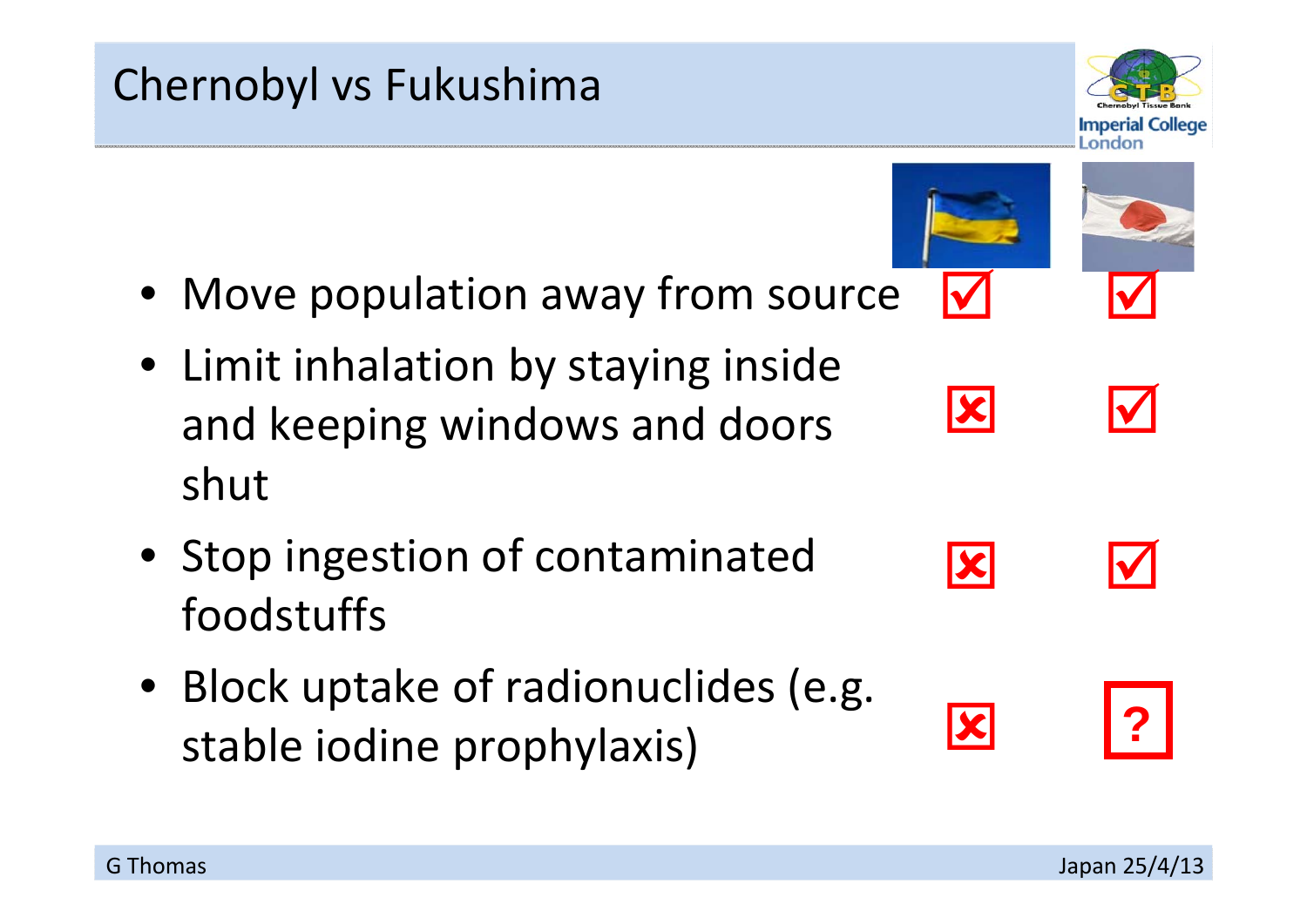

## **On site**

- •19,594 workers, 167 received doses of >100 mSv (6 >250mSv)
- •No ARS, no radiation related deaths

# **Population at large**

- •150,000 people evacuated, sample of 1700 showed 98% <5mSv, only 10 >10mSv
- •Mean thyroid dose 4.2mSv in children (3.5 mSv adults) compared with 500mSv in Chernobyl evacuees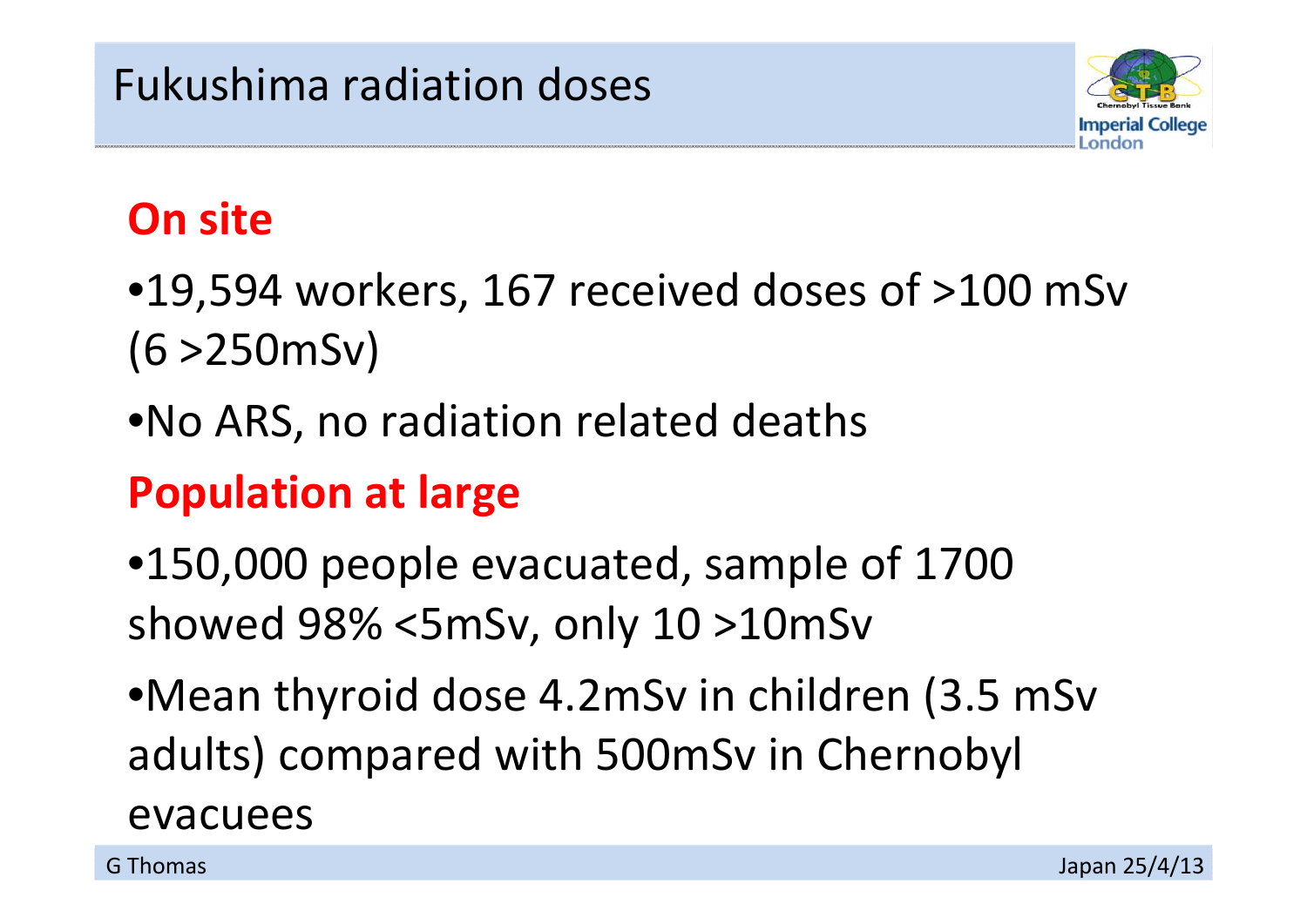

- No radiation related deaths compared with 761 who died as <sup>a</sup> result of the evacuation, and 20,000 in tsunami
- Unlikely to be any increase in thyroid cancer at the doses received
- Psychological harm due to evacuation and radiophobia – very likely. Economic effects also likely to have health effects
- Results of health survey must be put into context for general public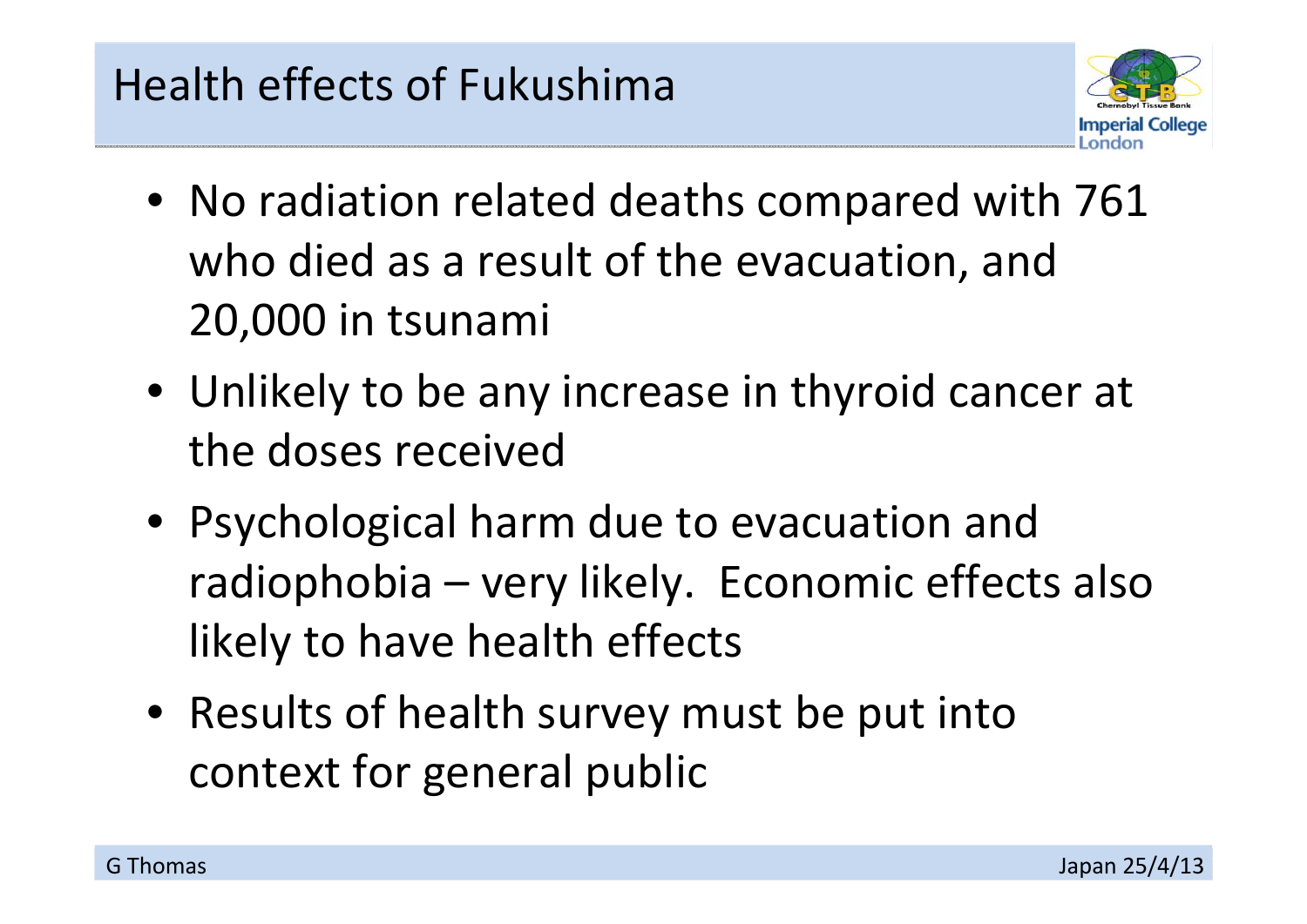#### Thyroid cancer incidence in Japan (2005)



Japan 25/4/13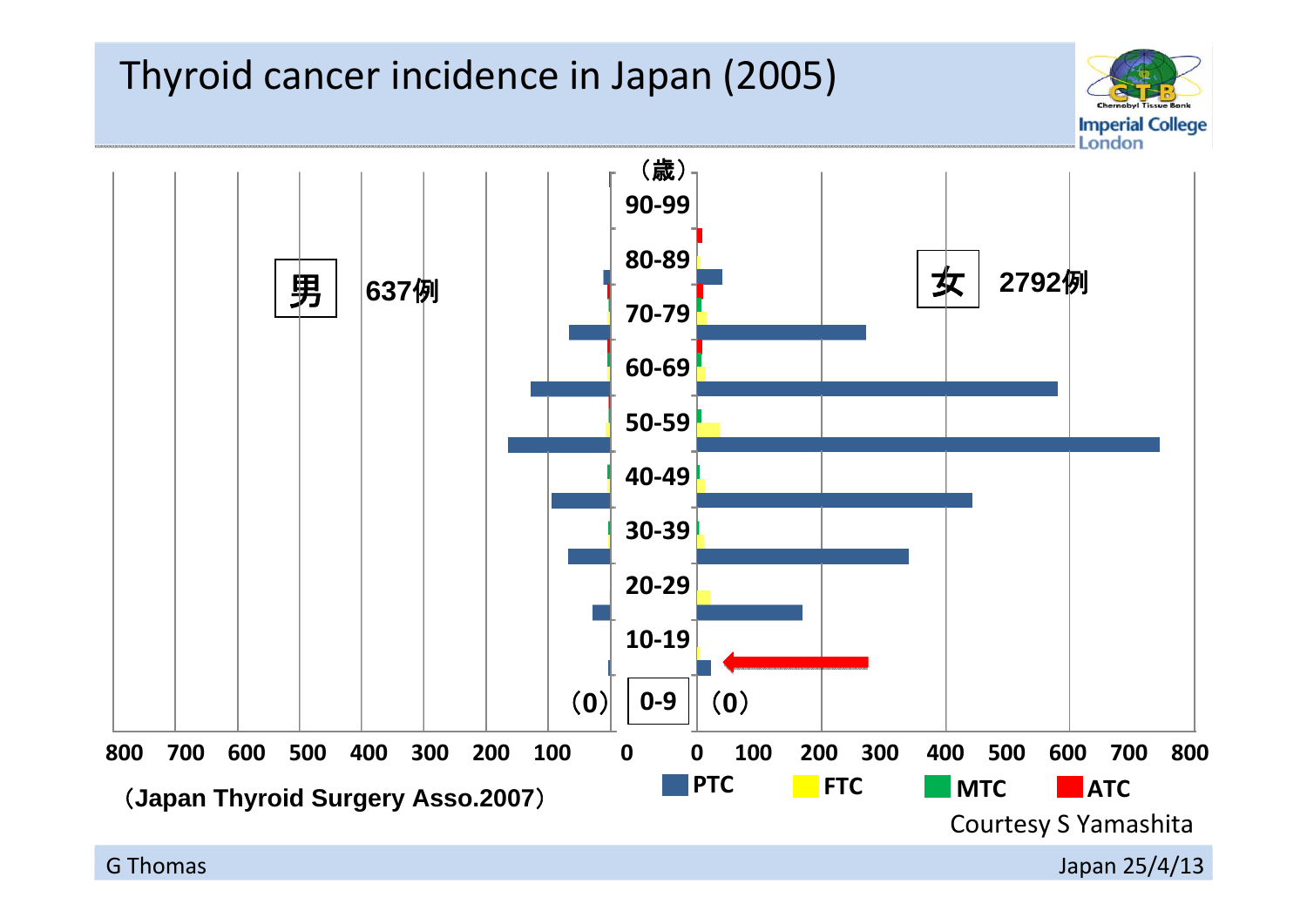#### Comparative risks



| <b>Exposure scenario</b>                                                                                                                                                                   | <b>Exposure</b>                                                                           | <b>Health endpoint</b> | Approximate lifetime increased<br>mortality                                                                              |  |
|--------------------------------------------------------------------------------------------------------------------------------------------------------------------------------------------|-------------------------------------------------------------------------------------------|------------------------|--------------------------------------------------------------------------------------------------------------------------|--|
| Living in Central London<br>compared to Inverness.                                                                                                                                         | Mix of air pollutants indicated by average<br>$PM_{2.5}$ = 6.9 µg m <sup>-3</sup> higher. | Mortality              | 2.89<br>Postulated 2.8% higher air pollution related<br>mortality in central London compared to<br>Inverness (see text). |  |
| N.B. Extrapolates from data in the US. May be confounding factors which, if accounted for, would change the excess risk. Time-lag between<br>exposure and effect is uncertain.             |                                                                                           |                        |                                                                                                                          |  |
| Passive smoking – risk to non-<br>smoker at home if spouse smokes.                                                                                                                         | Mix of pollutants in secondhand smoke.                                                    | Mortality              | 1.7%<br>1.7% lifetime excess IHD mortality risk<br>from passive smoking: average for men and<br>women [36].              |  |
| N.B. Heart disease risk: does not include strokes or the (significantly lower) risk from lung cancer or other illnesses. May be confounding factors/<br>limitations of meta-analysis data. |                                                                                           |                        |                                                                                                                          |  |
| Chernobyl emergency workers in<br>the 30-km Zone 1986-87.                                                                                                                                  | Radiation exposure:<br>$100 \text{ mSv}$<br>$250$ mSv                                     | Mortality              |                                                                                                                          |  |

Smith BMC Pubic Health 2007 7:49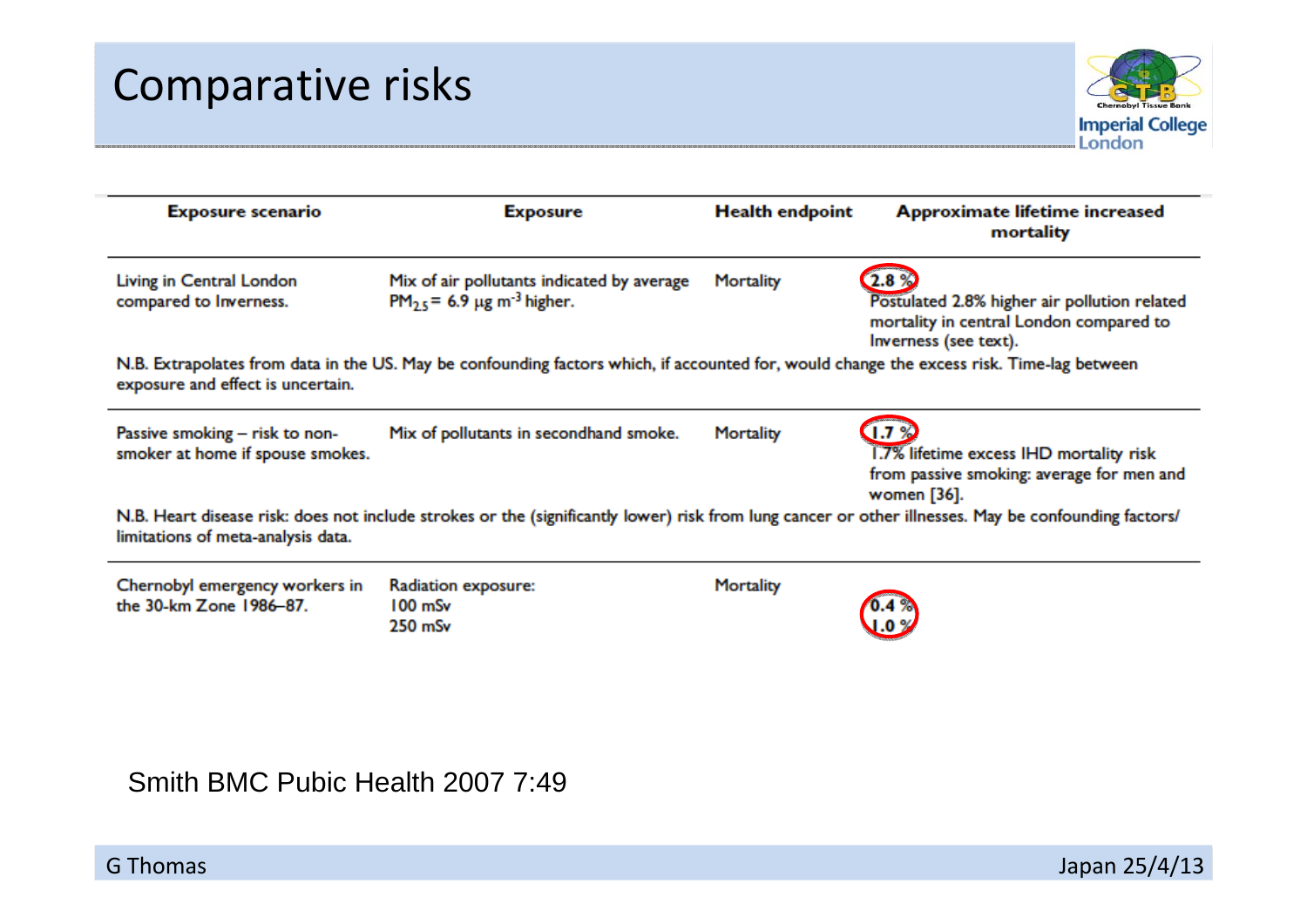

| <b>Risk scenario</b>                                                                                                                                                     | <b>Average Years of</b><br><b>Life Lost (YOLL)</b> |
|--------------------------------------------------------------------------------------------------------------------------------------------------------------------------|----------------------------------------------------|
| <b>Smoking</b><br>Male doctor who is a lifetime smoker compared to non-<br>smoker.                                                                                       | 10                                                 |
| <b>Obesity</b><br>White male aged 35 who is obese (BMI = 30.0-39.9) or<br>severely obese (BMI >40): risk relative to BMI = 24.                                           | Obese:<br>$1 - 4a$<br>Severely obese:<br>$4 - 10a$ |
| <b>Radiation</b><br>Atomic bomb survivor who was in the most exposed<br>group: within 1500 metres of the hypocentre. Shielded<br>whole body kerma $>1$ Gy, mean 2.25 Gy. | 2.6<br>$(1.3 - 5.2)^a$                             |

NB Radiation doses from nuclear accidents much lower than from A-bomb, so risk even lower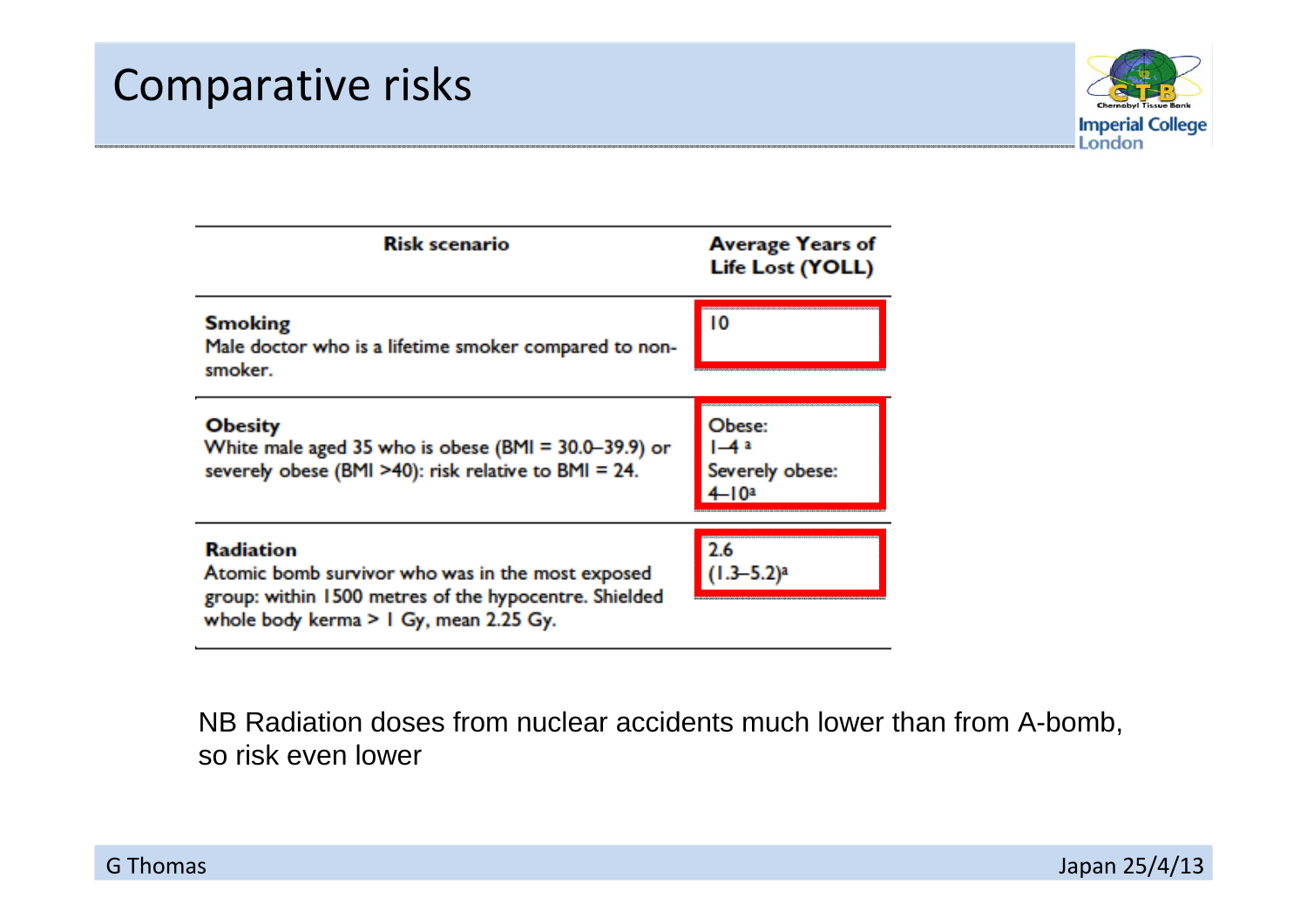## What do the general public think?





How many people died as a result of the Chernobyl and Fukushima accidents?

All Russia omnibus 24.10.12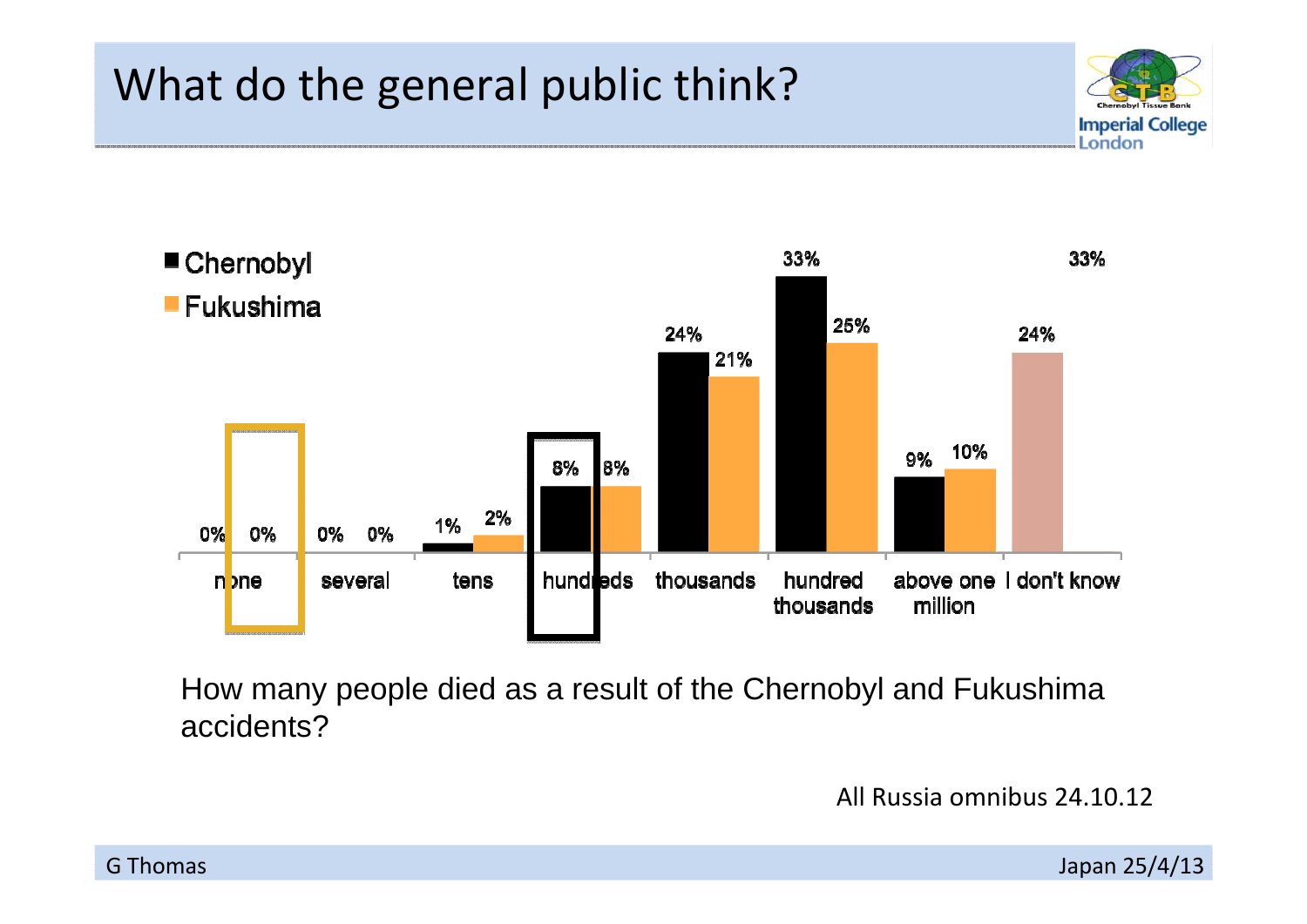## Public communication



- Public communication is key
- Clear message given by independent scientists
- Important to tame sensationalist media
- Put risk into context with other common risks that public expose themselves to
- Persuade media to produce factual programmes based on science aimed at all sections of the population
- Communicate sensitively and put facts into context